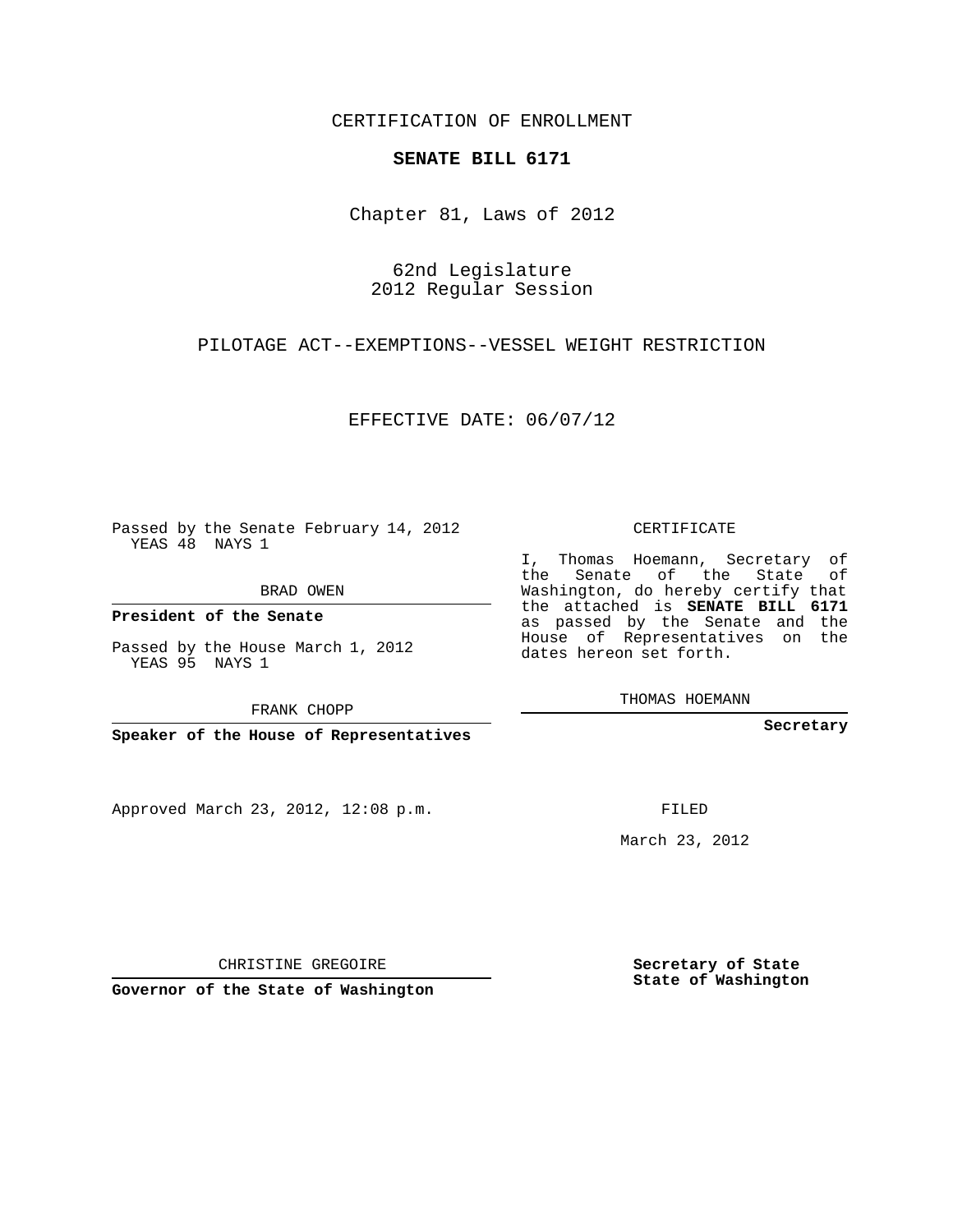## **SENATE BILL 6171** \_\_\_\_\_\_\_\_\_\_\_\_\_\_\_\_\_\_\_\_\_\_\_\_\_\_\_\_\_\_\_\_\_\_\_\_\_\_\_\_\_\_\_\_\_

\_\_\_\_\_\_\_\_\_\_\_\_\_\_\_\_\_\_\_\_\_\_\_\_\_\_\_\_\_\_\_\_\_\_\_\_\_\_\_\_\_\_\_\_\_

Passed Legislature - 2012 Regular Session

**State of Washington 62nd Legislature 2012 Regular Session By** Senators Haugen, King, and Shin

Read first time 01/13/12. Referred to Committee on Transportation.

 AN ACT Relating to the weight limitation for certain vessels exempt from the pilotage act; and amending RCW 88.16.070.

BE IT ENACTED BY THE LEGISLATURE OF THE STATE OF WASHINGTON:

 **Sec. 1.** RCW 88.16.070 and 2008 c 128 s 3 are each amended to read as follows:

 Every vessel not exempt under this section that operates in the waters of the Puget Sound pilotage district or Grays Harbor pilotage district is subject to compulsory pilotage under this chapter.

 (1) A United States vessel on a voyage in which it is operating exclusively on its coastwise endorsement, its fishery endorsement (including catching and processing its own catch outside United States waters and economic zone for delivery in the United States), and/or its recreational (or pleasure) endorsement, and all United States and Canadian vessels engaged exclusively in the coasting trade on the west coast of the continental United States (including Alaska) and/or British Columbia shall be exempt from the provisions of this chapter unless a pilot licensed under this chapter be actually employed, in which case the pilotage rates provided for in this chapter shall apply.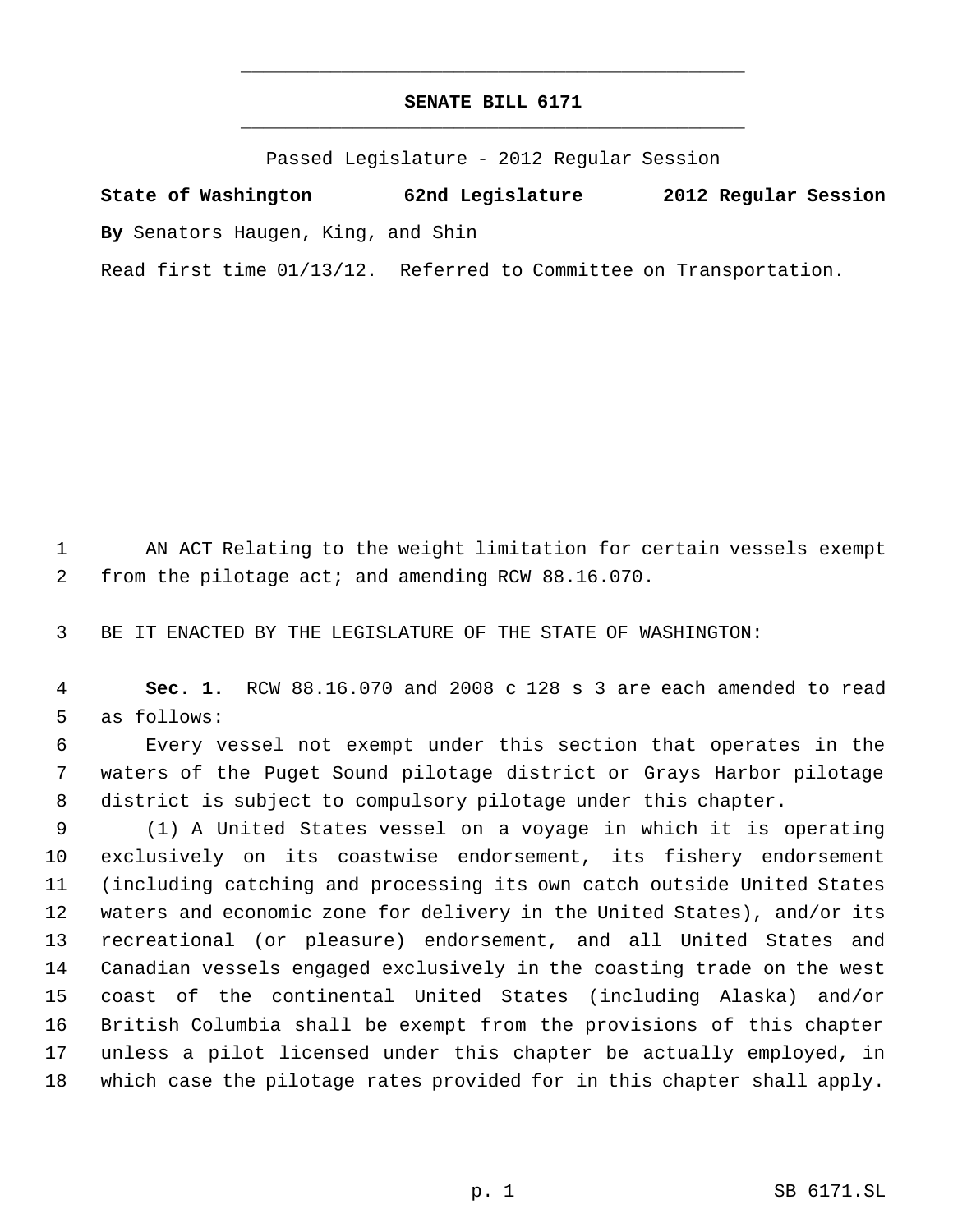(2) The board may, upon the written petition of any interested party, and upon notice and opportunity for hearing, grant an exemption from the provisions of this chapter to any vessel that the board finds is (a) a small passenger vessel that is not more than five hundred gross tons (international), does not exceed two hundred feet in overall length, and is operated exclusively in the waters of the Puget Sound pilotage district and lower British Columbia, or (b) a yacht that is 8 not more than  $((five))$  seven hundred fifty gross tons (international) and does not exceed two hundred feet in overall length. Such an exemption shall not be detrimental to the public interest in regard to safe operation preventing loss of human lives, loss of property, and protecting the marine environment of the state of Washington. Such petition shall set out the general description of the vessel, the contemplated use of same, the proposed area of operation, and the name and address of the vessel's owner. The board shall annually, or at any other time when in the public interest, review any exemptions granted to this specified class of small vessels to insure that each exempted vessel remains in compliance with the original exemption. The board shall have the authority to revoke such exemption where there is not continued compliance with the requirements for exemption. The board shall maintain a file which shall include all petitions for exemption, a roster of vessels granted exemption, and the board's written decisions which shall set forth the findings for grants of exemption. Each applicant for exemption or annual renewal shall pay a fee, payable to the pilotage account. Fees for initial applications and for renewals shall be established by rule, and shall not exceed one thousand five hundred dollars. The board shall report annually to the legislature on such exemptions.

 (3) Every vessel not exempt under subsection (1) or (2) of this section shall, while navigating the Puget Sound and Grays Harbor pilotage districts, employ a pilot licensed under the provisions of this chapter and shall be liable for and pay pilotage rates in accordance with the pilotage rates herein established or which may hereafter be established under the provisions of this chapter: PROVIDED, That any vessel inbound to or outbound from Canadian ports is exempt from the provisions of this section, if said vessel actually employs a pilot licensed by the Pacific pilotage authority (the pilot licensing authority for the western district of Canada), and if it is